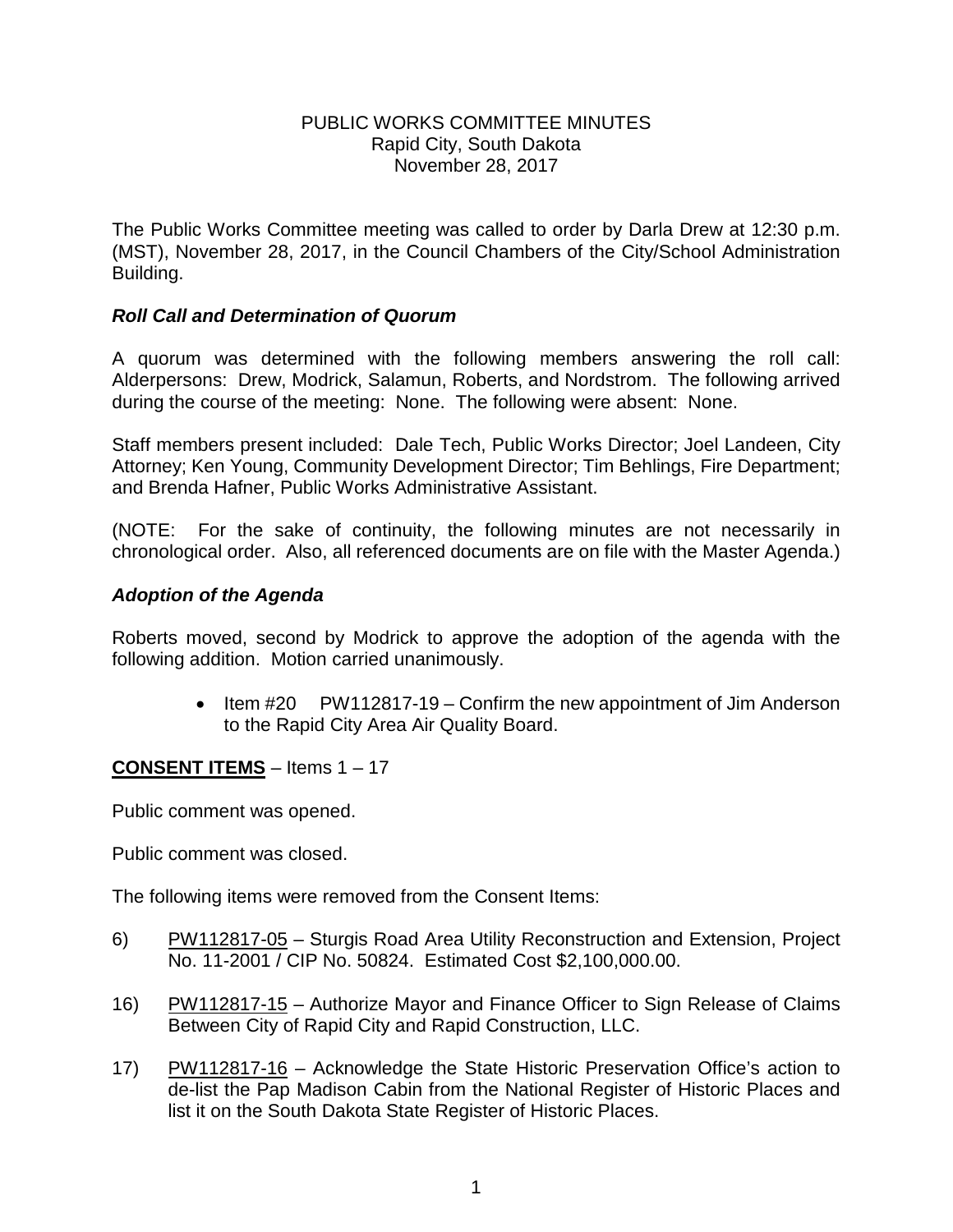Salamun moved, second by Nordstrom to approve Items  $1 - 17$  as they appear on the Consent Items with the exception of Items 6, 16, and 17. Motion carried unanimously.

#### **APPROVE MINUTES**

1) Approve minutes of November 14, 2017.

### **ITEMS FROM THE PUBLIC WORKS DEPARTMENT**

#### **APPROVE CHANGE ORDER**

- 2) PW112817-01 Change Order #2F to Reede Construction for Silver Street Interchange Utility Reconstruction, Project No. 12-2053 / CIP No. 50940 for a decrease of \$72,812.91.
- 3) PW112817-02 Change Order #1F to R.C.S. Construction, Inc. for Box Elder Drainage Basin Element S113 Improvements, Project No. 12-2032.1 / CIP No. 50934.4 for a decrease of \$783.32.
- 4) PW112817-03 Change Order #1F to J & J Asphalt Company for Pavement Rehabilitation Project Chief Drive, Project No. 17-2360 / CIP No. 50549 for an increase of \$21,985.40.
- 5) PW112817-04 Change Order #1F to Underground Construction, LLC for Meade/Hawthorne DBDP - Element 48, Project No. 15-2306 / CIP No. 50758 for an increase of \$13,551.50.

#### **AUTHORIZE MAYOR AND FINANCE OFFICER TO SIGN**

- 7) PW112817-06 Resolution No. 2017-110 a Construction Fee Resolution for Rushmore Hockey Water Main Extension - Per Frontage Fee, Project No. DEV 15- 1222.
- 8) PW112817-07 Construction agreement with Black Hills Energy for removal and replacement of existing electrical facilities for 38<sup>th</sup> Street Reconstruction, Clifton Street to Range Road; Project No. 15-2232 / CIP No. 50716.1 & 50716.2 in the amount not to exceed \$16,000.00.
- 9) PW112817-08 Construction Professional Services Agreement between the City of Rapid City and Ferber Engineering Company, Inc. for 38th Street Reconstruction, Project No. 15-2232 / CIP No. 50716.1 & 50716.2. in the amount of \$298,530.00.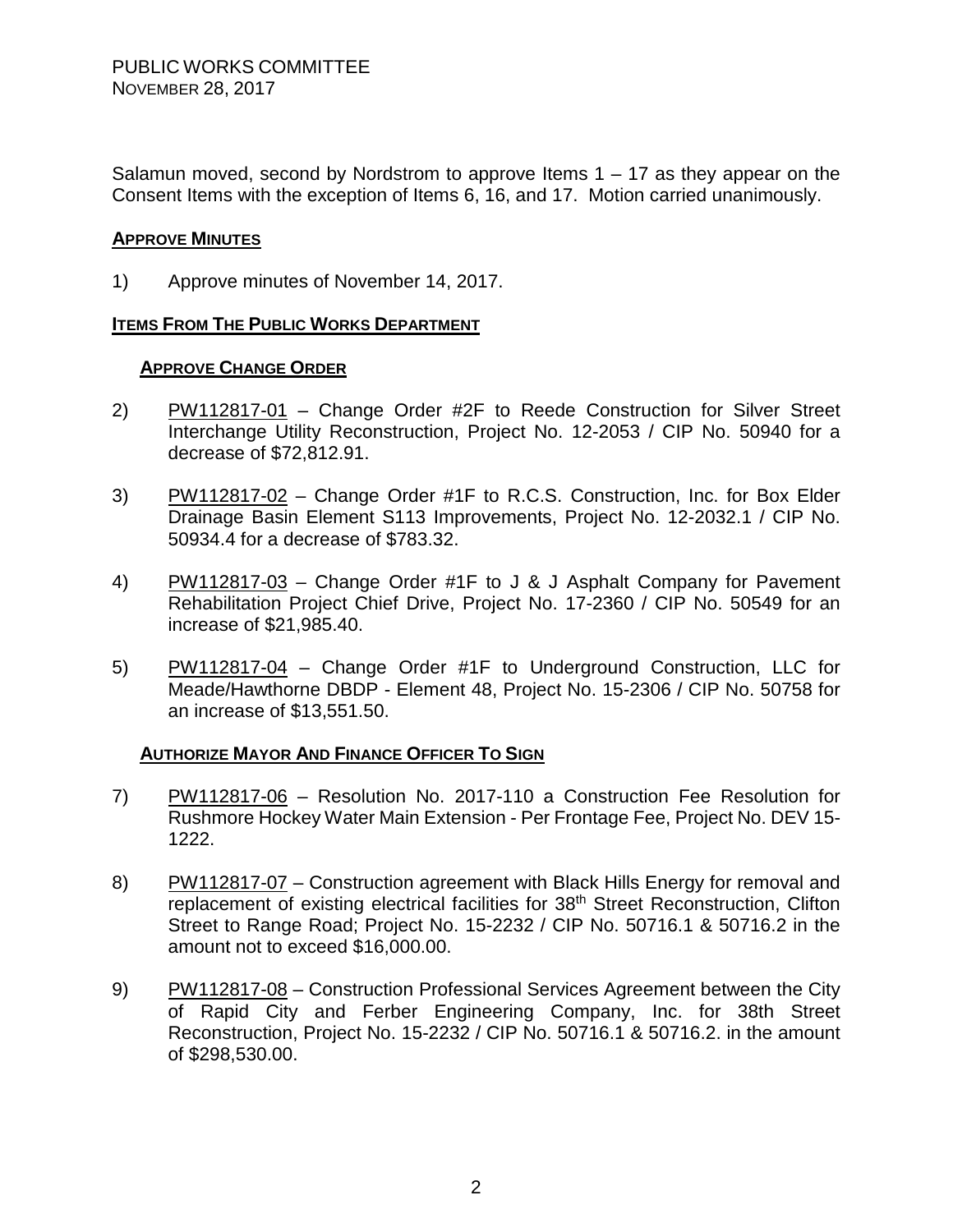### **ENGINEERING SERVICES**

- 10) PW112817-09 Approve Request from Brent and Tiffany Bradley for a Variance to Waive the Requirement to Install Sidewalk per City Ordinance 12.08.060 along Penrose Place for the property located at 4012 Penrose Place.
- 11) PW112817-10 Approve Request from KTM Design Solutions, Inc. for Jim Meier for a Variance to Waive the Requirement to Install Sidewalk per City Ordinance 12.08.060 along Dyess Avenue for the property located at 3660 Dyess Avenue.

### **STREET DIVISION**

- 12) PW112817-11 Authorize Staff to Advertise for Bids for One (1) current model year Vacuum Street Sweeper.
- 13) PW112817-12 Authorize Staff to Advertise for Bids for One (1) current model year single axel truck with sander body and 12' plow.

#### **SOLID WASTE DIVISION**

14) PW112817-13 – Approve Correction to bid award summary for award of bid for Rapid City Landfill Cell 17 Cover, Project No. 16-2364 opened on September 12, 2017.

#### **WATER RECLAMATION DIVISION**

15) PW112817-14 – Authorize Staff to Advertise for Bids for a lift station standby generator and transfer switch for the Red Rocks Lift Station.

#### END OF CONSENT ITEMS

#### **ITEMS FROM THE PUBLIC WORKS DEPARTMENT**

#### **AUTHORIZE STAFF TO ADVERTISE FOR BIDS**

6) PW112817-05 – Nordstrom moved, second by Salamun to Authorize Staff to Advertise for Bids for Sturgis Road Area Utility Reconstruction and Extension, Project No. 11-2001 / CIP No. 50824. Estimated Cost \$2,100,000.00. Tech explained the project and the timeline. Motion carried unanimously. *On consent calendar*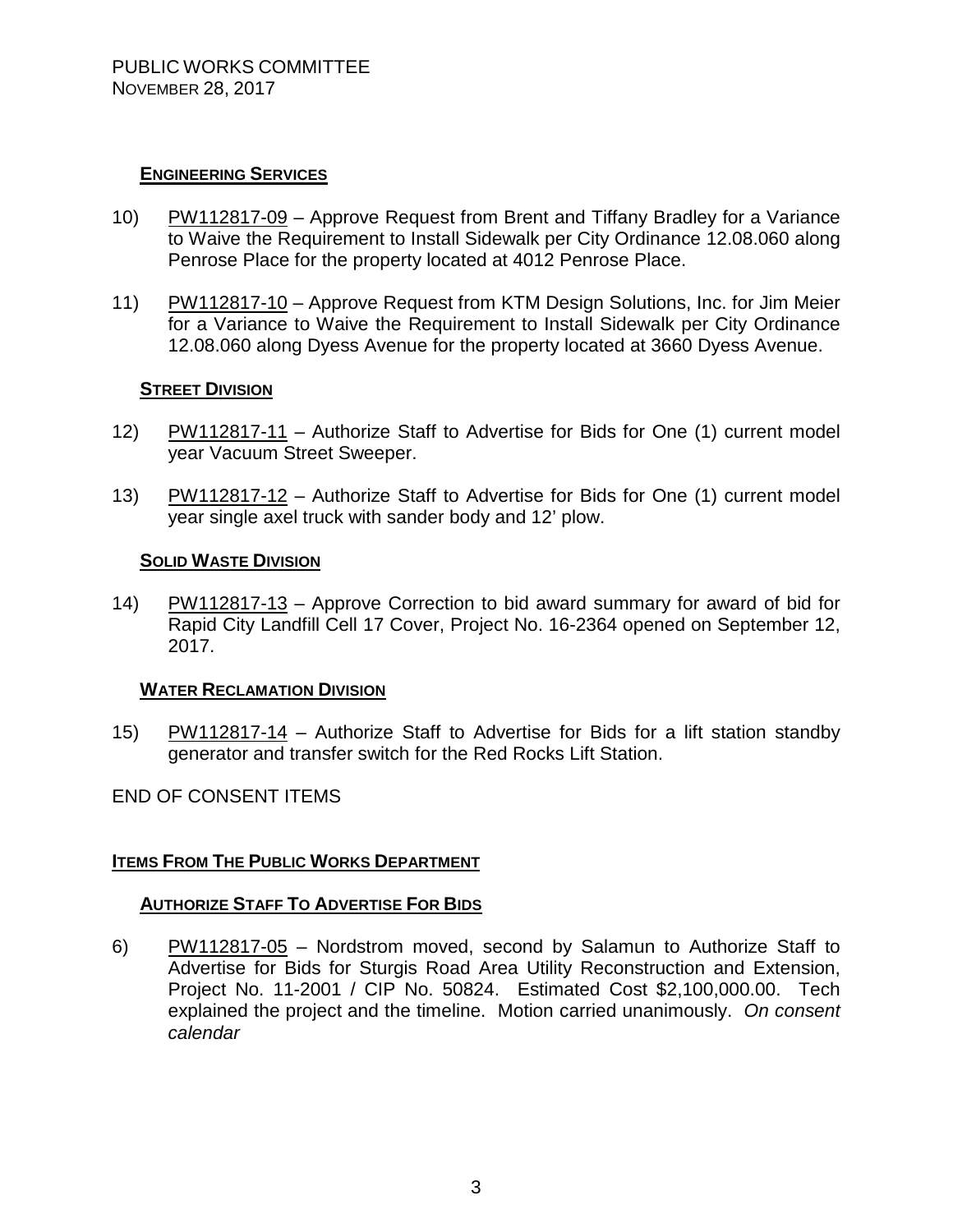### **ITEMS FROM THE CITY ATTORNEY'S OFFICE**

16) PW112817-15 – Nordstrom moved, second by Modrick to Authorize Mayor and Finance Officer to Sign Release of Claims Between City of Rapid City and Rapid Construction, LLC. Landeen explained reason for the release of claims and Tech agreed with the release. Motion carried unanimously. *On consent calendar*

#### **HISTORIC PRESERVATION COMMISSION**

17) PW112817-16 – Salamun moved, second by Nordstrom to Acknowledge the State Historic Preservation Office's action to de-list the Pap Madison Cabin from the National Register of Historic Places and list it on the South Dakota State Register of Historic Places. Sarah Hanzel explained the reason for the action. Motion carried unanimously. *On consent calendar*

# **NON-CONSENT ITEMS** – Items 18 – 19

Public comment was opened.

Kyle Treloar from KTM Design Solutions (PW112817-17) was present to explain that the applicant is requesting to enter into an agreement to provide the funds now and then construct the sewer main at a future date when it is needed.

Public comment was closed.

# **ITEMS FROM THE PUBLIC WORKS DEPARTMENT**

#### **ENGINEERING SERVICES**

18) PW112817-17 – Appeal of Denied Exception Request from KTM Design Solutions on Behalf of Dean Hamm to waive the requirement to construct sewer main along Muirfield Drive (City File 17EX197), the only exception denied by Staff out of four total exceptions submitted for the project. Tech explained the reasons for denial. There was discussion on the improvements already in the area and those that will be needed in the future. Landeen stated that it will be hard to predict how much the cost will be to install this sewer main in the future. There was further discussion about the amount of funds needed to be retained and who will be designing the project in the future. Modrick moved, second by Nordstrom to continue to the December 12, 2017, Public Works Committee meeting in order for the applicant and staff to negotiate an agreement. Motion carried by a vote of 3 to 2, with Drew and Nordstrom opposed. *Continued to the December 12, 2017, Public Works Committee meeting.*